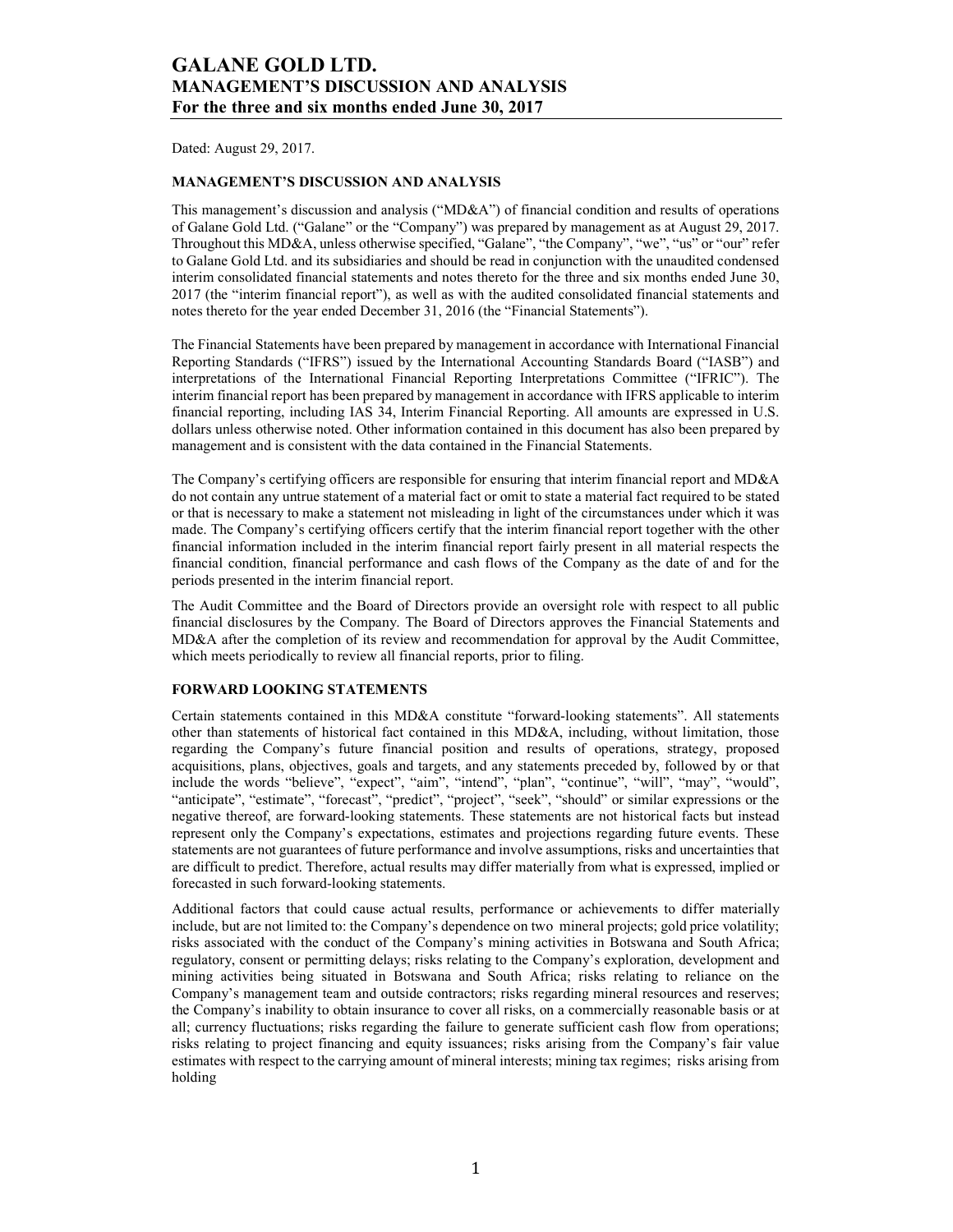derivative instruments; the Company's need to replace reserves depleted by production; risks and unknowns inherent in all mining projects, including the inaccuracy of reserves and resources, metallurgical recoveries and capital and operating costs of such projects; contests over title to properties, particularly title to undeveloped properties; laws and regulations governing the environment, health and safety; operating or technical difficulties in connection with mining or development activities; lack of infrastructure; employee relations, labour unrest or unavailability; health risks in Africa; the Company's interactions with surrounding communities and artisanal miners; the Company's ability to successfully integrate acquired assets; risks related to restarting production: the speculative nature of exploration and development, including the risks of diminishing quantities or grades of reserves; development of the Company's exploration properties into commercially viable mines; stock market volatility; conflicts of interest among certain directors and officers; lack of liquidity for shareholders of the Company; risks related to the market perception of junior gold companies; and litigation risk. See "Risks and Uncertainties" below. Management provides forward-looking statements because it believes they provide useful information to readers when considering their investment objectives and cautions readers that the information may not be appropriate for other purposes. Consequently, all of the forward-looking statements made in this MD&A are qualified by these cautionary statements and other cautionary statements or factors contained herein, and there can be no assurance that the actual results or developments will be realized or, even if substantially realized, that they will have the expected consequences to, or effects on, the Company. These forward-looking statements are made as of the date of this MD&A and the Company assumes no obligation to update or revise them to reflect subsequent information, events or circumstances or otherwise, except as required by law.

The forward-looking statements in this MD&A are based on numerous assumptions regarding the Company's present and future business strategies and the environment in which the Company will operate in the future, including assumptions regarding gold prices, business and operating strategies, and the Company's ability to operate on a profitable basis.

#### CORPORATE OVERVIEW

The Company's principal business activities are the exploration for, development of, and operation of gold mining properties. The Company operates through its wholly-owned subsidiary, Galane Gold Mines Ltd. ("GGM"), which in turn operates two mines: (a) a producing mine which also has the rights to certain mineral exploration tenements (the producing mine and mineral exploration tenements collectively, the "Mupane Property") located in the Republic of Botswana ("Botswana") through subsidiaries located in Botswana; and (b) a mine requiring refurbishment and which has the rights to certain mineral exploration tenements (the mine and mineral exploration tenements collectively, the "Galaxy Property") located in the Republic of South Africa ("South Africa") through subsidiaries located in South Africa. The common shares in the capital of the Company (the "Common Shares") have been listed for trading on the TSX Venture Exchange under the symbol "GG" since September 6, 2011.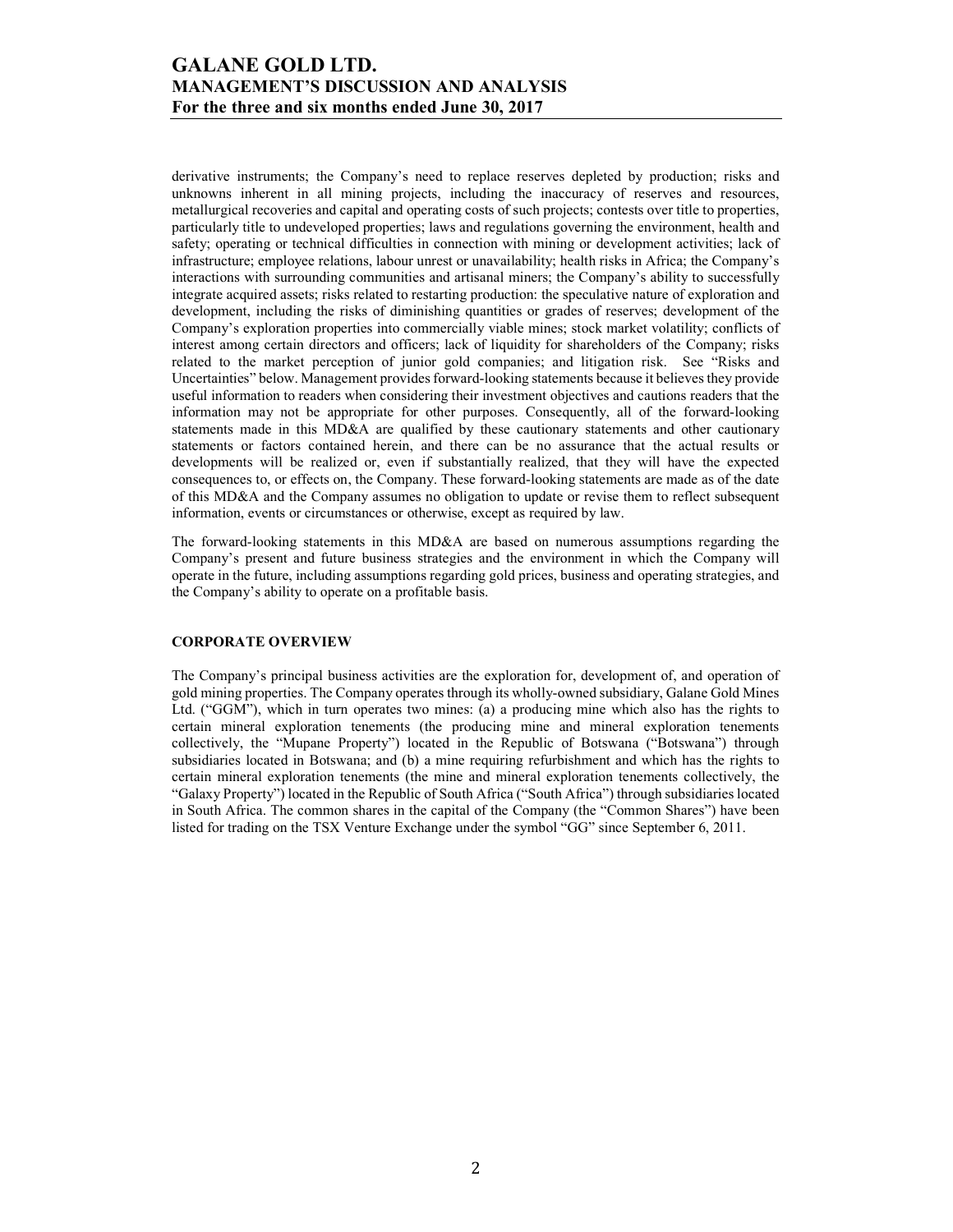## **OUTLOOK**

Certain information set out in this section is forward looking information and is based on a number of risks and assumptions, including those related to gold price volatility, delays in production, regulatory risk, currency fluctuations, integrating successfully new acquired assets and risks and uncertainties inherent with all mining operations. For more details please see above under "Forward-Looking Statements" and below under "Risks and Uncertainties".

#### Mupane Property

The Company continues to carry out its improvement and exploration plan in Botswana, with a focus on the optimisation of the mining operations and the expansion of the resource base.

The Company completed a new five year mine plan for the Mupane Property in 2016 which currently forms the guide for the Company's short term goals and long term strategy. The Company intends to utilize the following resources during 2017:

- Tau Underground It is estimated that the Company will process approximately 350,000 tonnes at an average grade of 2.6 grams per tonne ("g/t"). While developing underground the Company intends to continue exploration to attempt to confirm the extension of the Tau mineralised body at depth as reported in the press release of October 24, 2016 on the discovery of the potential extension.
- Low Grade Stockpiles the Company will process approximately 310,000 tonnes of low grade stockpile at an average grade of  $0.78 \frac{g}{t}$ , which is located at the run-of-mine pad at the processing plant and at Golden Eagle.
- Tekwane the Company will continue to selectively mine the high grade areas and will use a screening plant at the mine site to reduce the tonnage and increase the potential grade to be delivered to the plant. The Company is planning to process approximately 30,000 tonnes at an average grade of 1.2 g/t.

The Mupane Property mine plan is subject to change according to the prevailing gold price. The Company will adopt the appropriate plan for the prevailing gold price environment.

The Mupane Property processing plant continues to focus on on-going stabilisation and optimisation of the processing operations. There are no major plant capital projects scheduled at the Mupane Property for 2017 as the Company believes it has implemented all material optimisation projects.

### Galaxy Property

The Company announced in January 2017 that, at the current stage, the Galaxy Property does not generate positive cash flows and further capital expenditures are required to complete the full commissioning. Mupane continues to generate positive operating cash flows; however, at the current gold price it is insufficient to fully fund commissioning at the Galaxy Property. With the decline in gold price in November 2016 and the continued uncertainty of the price of gold, management of the Company has decided to be prudent and delay full commissioning at the Galaxy Property until the Company has sufficient funds available.

The Company will continue to review this decision and work has already commenced on an expansion plan to take annual production up to 60,000 ounces of gold. It is currently envisaged that the Company will commence a desktop study first, the results of which will then be used to support a pre-feasibility study to be completed within two years.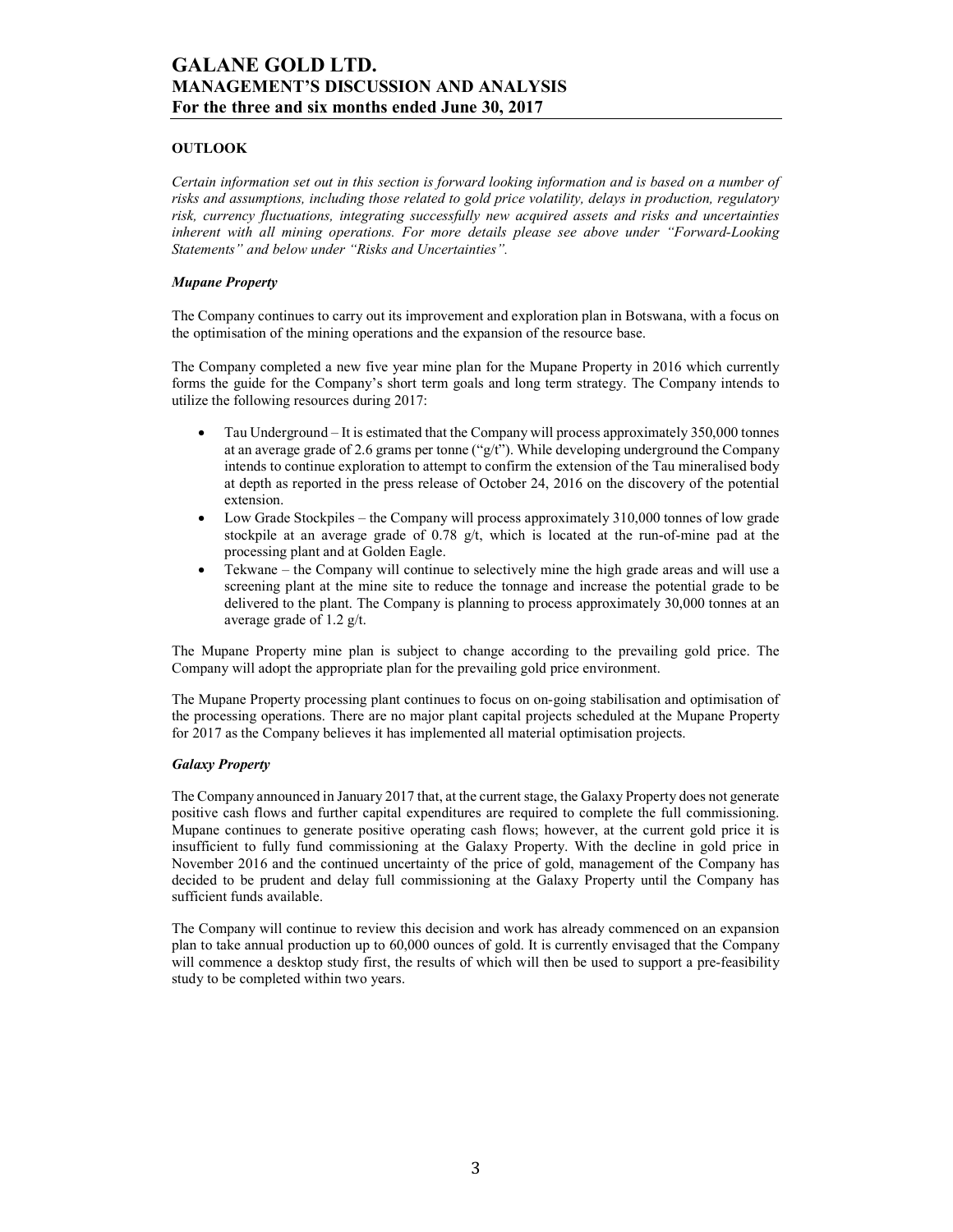#### DISCUSSION OF OPERATIONS

#### For the three and six months ended June 30, 2017

#### **Operating activity:**

#### Mining

|                                                                                                                                                                                                                                                                                                                                                                        | For the three and six months ended June 30, 2017 |              |              |                          |              |              |                 |
|------------------------------------------------------------------------------------------------------------------------------------------------------------------------------------------------------------------------------------------------------------------------------------------------------------------------------------------------------------------------|--------------------------------------------------|--------------|--------------|--------------------------|--------------|--------------|-----------------|
| <b>DISCUSSION OF OPERATIONS</b>                                                                                                                                                                                                                                                                                                                                        |                                                  |              |              |                          |              |              |                 |
| For the three and six months ended June 30, 2017                                                                                                                                                                                                                                                                                                                       |                                                  |              |              |                          |              |              |                 |
| The following is an analysis of the Company's operating results for the three months ended June 30,<br>2017 ("Q2 2017") and six months ended June 30, 2017 ("YTD 2017"). For mining operations,<br>processing and financial information, comparisons with the three and six months ended June 30, 2017<br>("Q2 2016" and "YTD 2016", respectively) have been provided. |                                                  |              |              |                          |              |              |                 |
| <b>Operating activity:</b>                                                                                                                                                                                                                                                                                                                                             |                                                  |              |              |                          |              |              |                 |
|                                                                                                                                                                                                                                                                                                                                                                        |                                                  |              |              |                          |              |              |                 |
| Commentary regarding the Company's operating activity during Q2 2017 and YTD 2017 follows:                                                                                                                                                                                                                                                                             |                                                  |              |              |                          |              |              |                 |
| <b>Mining</b>                                                                                                                                                                                                                                                                                                                                                          |                                                  |              |              |                          |              |              |                 |
| The following table sets forth certain key mining statistics for the Mupane Property:                                                                                                                                                                                                                                                                                  |                                                  |              |              |                          |              |              |                 |
|                                                                                                                                                                                                                                                                                                                                                                        |                                                  |              |              |                          |              |              |                 |
|                                                                                                                                                                                                                                                                                                                                                                        |                                                  | 2017         |              | <b>YTD 2017</b>          | 2016         |              | <b>YTD 2016</b> |
| Mupane (Tau)                                                                                                                                                                                                                                                                                                                                                           | Ore $(t)$                                        | Q2<br>79,753 | Q1<br>61,373 | 141,126                  | Q2<br>46,656 | Q1<br>49,657 | 96,313          |
|                                                                                                                                                                                                                                                                                                                                                                        | Grade $(g/t)$                                    | 2.74         | 2.83         | 2.78                     | 3.46         | 2.96         | 3.20            |
|                                                                                                                                                                                                                                                                                                                                                                        | Waste (t)                                        | 14,911       | 9,326        | 24,237                   | 13,645       | 7,261        | 20,906          |
| Tekwane and Shashe                                                                                                                                                                                                                                                                                                                                                     | Ore $(t)$                                        |              |              | $\overline{\phantom{0}}$ | 37,697       | 4,103        | 41,800          |
| Pencils                                                                                                                                                                                                                                                                                                                                                                | Grade $(g/t)$                                    |              |              | $\overline{\phantom{a}}$ | 0.48         | 0.44         | 0.48            |
|                                                                                                                                                                                                                                                                                                                                                                        | Waste (t)                                        |              |              | $\overline{\phantom{a}}$ | 33,695       | 8,916        | 42,611          |
| Low Grade Stockpiles                                                                                                                                                                                                                                                                                                                                                   | Ore $(t)$                                        | 68,481       | 89,371       | 157,852                  | 187,275      | 120,469      | 307,744         |

- Tau In Q2 2017, the Company continued mining in the main reef of the ore body with 79,753 tonnes at 2.74 g/t being mined (Q2 2016 – 46,656 tonnes at 3.46 g/t). In Q2 2016, the ore mined was a combination of reef development ore and stope ore as the mining effort transitioned from development into continuous operations. In Q2 2017, the Company mined from the main ore body and mined from the stopes resulting in increased tonnage. YTD 2017 141,216 tonnes of ore at 2.78 g/t were mined compared to YTD 2016 96,313 tonnes of ore at 3.20 g/t with higher tonnes and lower grade consistent with the Q2 2017 result.
- Tekwane In Q2 2017, the Company commenced the transfer and processing of Tekwane ore from run-of-mine ("ROM") stockpiles. As there was sufficient ore on ROM stockpiles no mining was undertaken during the quarter (Q2 2016 – 37,697 tonnes at 0.48 g/t). YTD 2017 there has been no mining at Tekwane due to the unseasonably wet weather experienced and having sufficient ore tonnes available on ROM stockpiles (YTD 2016 - 41,800 tonnes at 0.48)  $g/t$ ).

In addition, the Company is currently processing ore from its previously mined low grade stockpiles, which are located next to the processing plant. In Q2 2017, it processed 68,481 tonnes at an average grade of 0.87 g/t (Q2 2016 – 187,275 tonnes at 0.79 g/t) and YTD 2017 157,852 tonnes at 0.84 g/t (YTD 2016 - 307,744 tonnes at 0.74 g/t. The decrease in tonnes processed was due to increased availability of high grade tonnes from Tau underground during Q2 2017.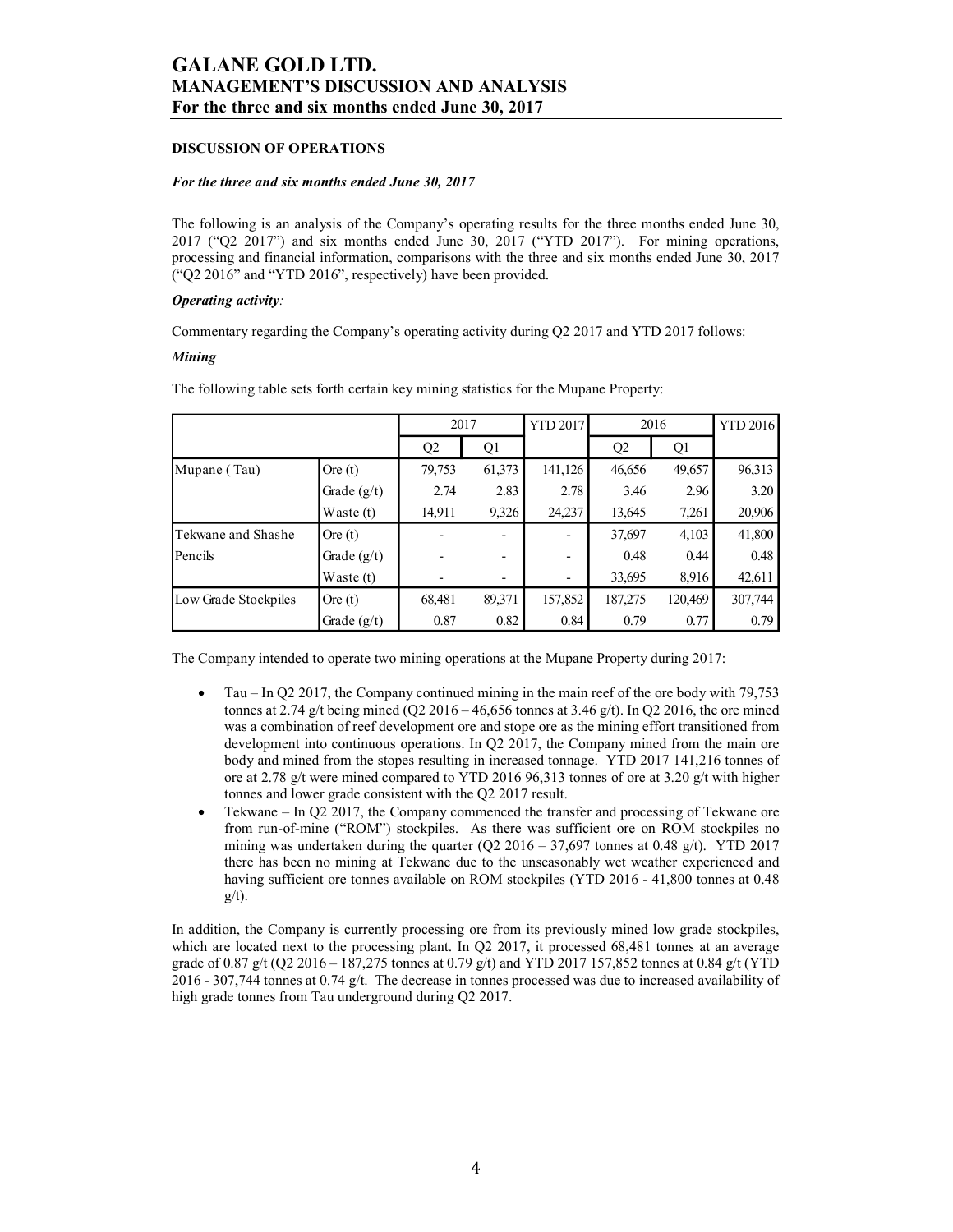### **Processing**

| <b>GALANE GOLD LTD.</b>                                                                  |         |         |            |                |         |            |
|------------------------------------------------------------------------------------------|---------|---------|------------|----------------|---------|------------|
| <b>MANAGEMENT'S DISCUSSION AND ANALYSIS</b>                                              |         |         |            |                |         |            |
| For the three and six months ended June 30, 2017                                         |         |         |            |                |         |            |
|                                                                                          |         |         |            |                |         |            |
| <b>Processing</b>                                                                        |         |         |            |                |         |            |
| The following table sets forth certain key processing statistics at the Mupane Property: |         |         |            |                |         |            |
|                                                                                          |         |         |            |                |         |            |
|                                                                                          |         |         |            |                |         |            |
|                                                                                          | Q2 2017 | Q1 2017 | <b>YTD</b> | Q2 2016        | Q1 2016 | <b>YTD</b> |
|                                                                                          |         |         | 2017       |                |         | 2016       |
| Ore milled (000 t)                                                                       | 151     | 159     | 310        | 250            | 172     | 423        |
| Head grade (g/t)                                                                         | 1.81    | 1.36    | 1.58       | 1.33           | 1.40    | 1.36       |
| Recovery (%)                                                                             | 76.3%   | 61.6%   | 69.8%      | 73.5%<br>7,855 | 74.9%   | 74.1%      |

Gold production YTD 2017 was 11,006 ounces compared to 13,682 ounces YTD 2016. The grade YTD 2017 of 1.58 g/t was an improvement (YTD 2016 – 1.36 g/t). However, recovery of 69.8% (YTD 2016 74.1%) was adversely impacted by the significantly lower Q1 2017 recoveries.

The following is a summary of the key issues impacting gold production YTD 2017:

- The mine site experienced unseasonably high rainfall during Q1 2017, impacting both the volume of ore available from mining and the ore available for blending the plant feed. This impacted the volume of ore available from Tau underground, the oxide ore available from mining at Tekwane, and the reclamation from low grade stockpiles at Signal Hill.
- Consequently, plant feed was supplemented with material from low grade stockpiles located at the processing plant, however with the ore being constantly wet this had a negative impact on both feed rate and recoveries.
- The plant recoveries for YTD 2017 were  $69.8\%$  (YTD 2016 74.1%). The current year recoveries are lower primarily due to a lightning strike that caused power issues for both the mill and SCADA systems, combined with intermittent issues with the elution column heating system, which issues have since been resolved.
- The lightning strike also caused minor damage to the mill motor, with the plant feed rate having to be reduced to allow for continued operation. The mill motor was replaced during Q2 2017.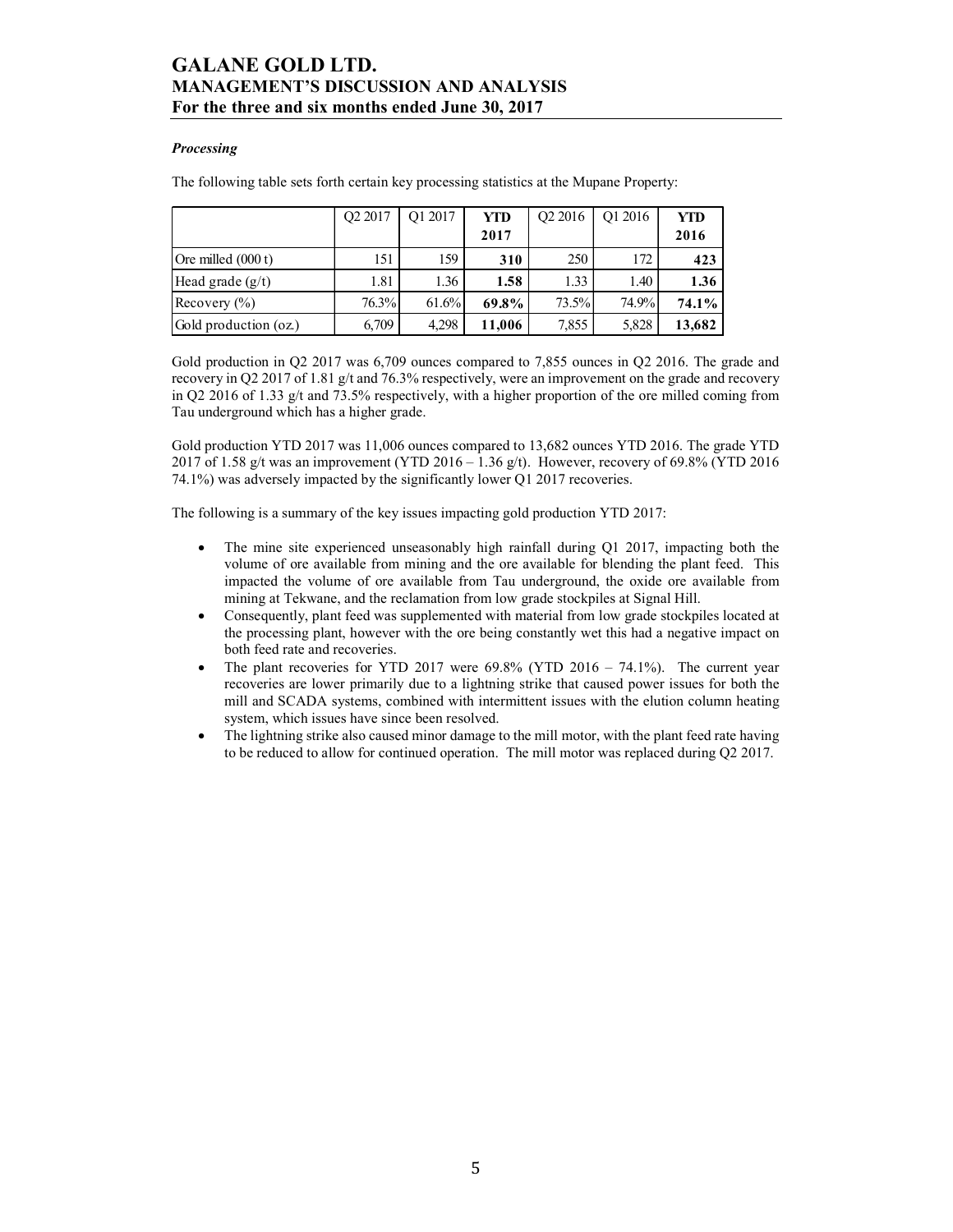#### Revenue and earnings from mining operations

The table below outlines the revenue and earnings from mining operations on a total dollar basis, and on a per ounce of gold sold basis:

|                                                                  | Q <sub>2</sub> 2017 |       | O1 2017       |    | YTD 2017 | O <sub>4</sub> 2016 |          | Q3 2016 |       |
|------------------------------------------------------------------|---------------------|-------|---------------|----|----------|---------------------|----------|---------|-------|
| Revenue $(000)$                                                  | \$                  | 8,212 | \$<br>6,728   | \$ | 14,940   | S                   | 7,576    | S       | 8,399 |
| Gold sold (oz.)                                                  |                     | 6,545 | 5,531         |    | 12,076   |                     | 6,293    |         | 6,326 |
| Earnings (Loss) from<br>mining operations<br>(000)               | \$                  | 86    | \$<br>(2,533) | \$ | (2, 447) | \$                  | (1, 721) | S       | 8     |
| Operating cash cost<br>excluding royalties<br>$({\S}/oz.)^{(1)}$ | \$                  | 943   | \$<br>1,448   | \$ | 1,140    | S                   | 918      | S       | 1,055 |

|                                                                           | Q2 2016 |       | O <sub>1</sub> 2016 |       | <b>YTD 2016</b> |        | O <sub>4</sub> 2015 |         | O3 2015 |       |
|---------------------------------------------------------------------------|---------|-------|---------------------|-------|-----------------|--------|---------------------|---------|---------|-------|
| Revenue (000)                                                             | \$      | 9,339 | S                   | 7,350 | \$              | 16,689 | \$                  | 6,759   | S       | 8,533 |
| Gold sold (oz.)                                                           |         | 7,378 |                     | 6,191 |                 | 13,569 |                     | 6,484   |         | 7,483 |
| Earnings (Loss) from<br>mining operations<br>(000)                        | S       | 1,221 | \$                  | (814) | \$              | 407    | \$                  | (4,279) | S       | (32)  |
| Operating cash cost<br>excluding royalties<br>$(\frac{\csc(1)}{2})^{(1)}$ | S       | 849   | S                   | 1,079 | \$              | 947    | \$                  | 823     | S       | 875   |

Note:

(1) Earnings from mining operations per ounce and operating cash cost excluding royalties per ounce are non-GAAP measures. See "Supplemental Information to Management's Discussion and Analysis".

During Q2 2017, the Company generated \$8.2 million in revenue from the sale of 6,545 ounces of gold plus incidental silver at an average combined price of \$1,255 per ounce and profit from mining operations of \$0.1 million. This compares to \$9.3 million in revenue from the sale of 7,378 ounces of gold plus incidental silver at an average combined price of \$1,265 per ounce and a profit from mining operations of \$1.2 million in Q2 2016.

The reason for the change in earnings from mining operations from Q2 2017 to Q2 2016 is a result of several factors:

- Gold sales for Q2 2017 were 833 ounces less than in Q2 2016, compounded by a decrease in the average combined price for gold and incidental silver achieved between the two quarters of \$10 per ounce. As a result, revenue was \$1.1 million lower in Q2 2017 than in Q2 2016.
- $\bullet$  Mining costs in Q2 2017 were \$2.1 million compared to \$2.4 million in Q2 2016. The decrease in cost is due mainly to lower rehandle costs for low grade stockpiles, partially offset by additional tonnes mined from Tau underground.
- Processing costs were \$3.5 million for Q2 2017, compared to \$3.6 million for Q2 2016. The actual tonnes milled decreased from 250,118 tonnes in Q2 2016 to 150,898 tonnes in Q2 2017, but this did was not reflected in the costs. This was due to increased reagent and maintenance costs during the quarter.
- General and administration costs in Q2 2017 were \$1.0 million, consistent with the costs for Q2 2016.
- Depreciation and amortization of \$1.5 million were recognized in Q2 2017 compared to \$1.0 million in Q2 2016. The increase was due to the additional tonnes mined from Tau underground.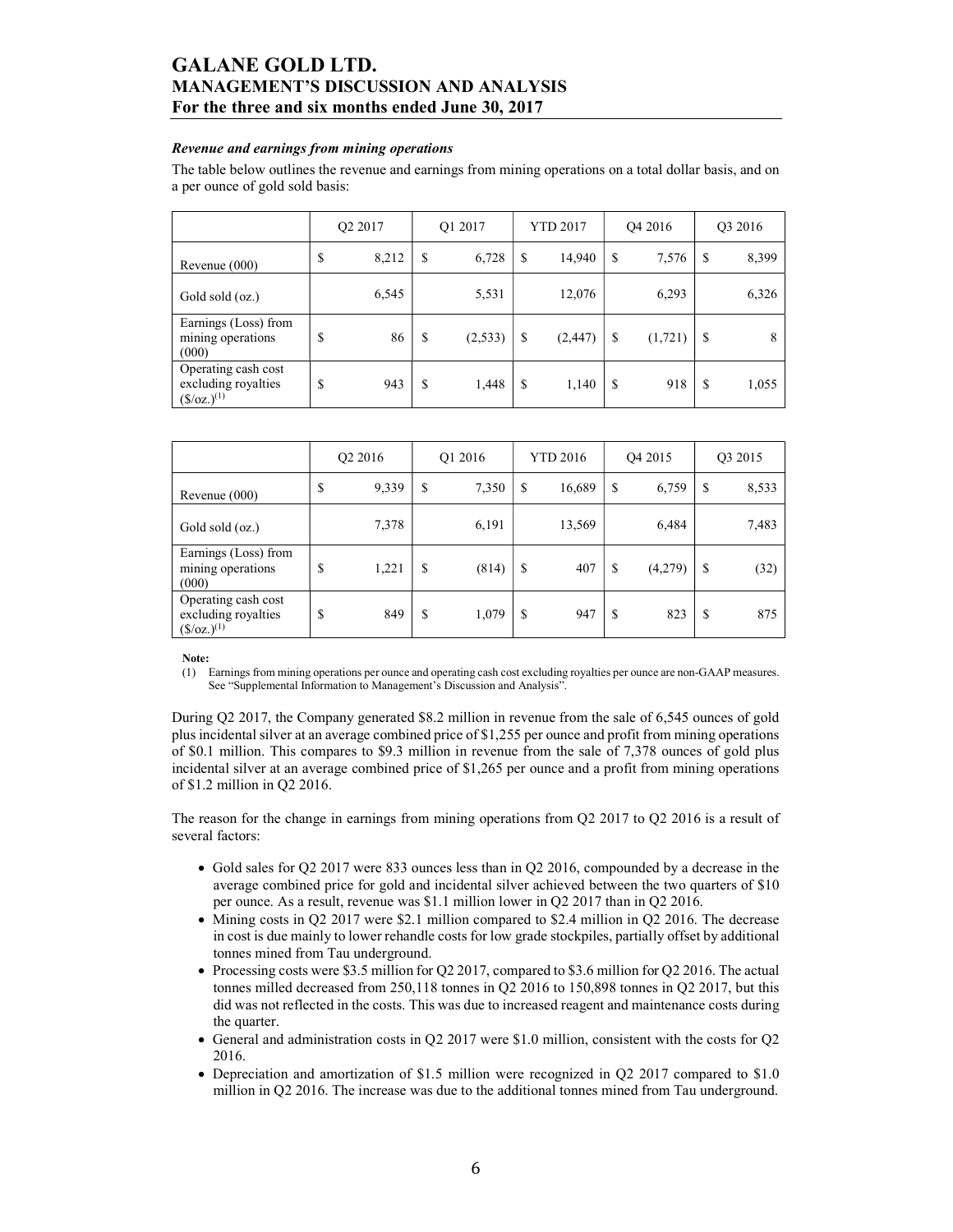As a result of the above factors the operating cash cost per ounce (excluding royalties) in Q2 2017 was \$943 compared to \$849 per ounce in Q2 2016. See "Supplemental Information to Management's Discussion and Analysis" for reconciliation of non-GAAP performance measures.

YTD 2017, the Company generated \$14.9 million in revenue from the sale of 12,076 ounces of gold plus incidental silver at an average combined price of \$1,237 per ounce and a loss from mining operations of \$2.4 million. This compares to \$16.7 million in revenue from the sale of 13,569 ounces of gold plus incidental silver at an average combined price of \$1,229 per ounce and a profit from mining operations of \$0.4 million for YTD 2016.

The reason for the change in earnings from mining operations from YTD 2017 to YTD 2016 is a result of several factors:

- Gold sales for YTD 2017 were 1,493 ounces less than YTD 2016, partially offset by an increase in the average price for gold plus incidental silver achieved between the two years of \$8 per ounce. As a result, revenue was \$1.7 million lower for YTD 2017 than YTD 2016.
- Mining costs for YTD 2017 were \$4.8 million compared to \$4.7 million for YTD 2016. The increase in cost is due primarily to the additional tonnes mined from Tau underground, partially offset by lower rehandle costs for low grade stockpiles.
- Processing costs were \$7.8 million for YTD 2017, compared to \$7.7 million for YTD 2016. The actual tonnes milled decreased from 422,512 tonnes YTD 2016 to 310,356 tonnes YTD 2017, but this was not reflected in the costs. This was due to increased reagent and maintenance costs.
- General and administration costs for YTD 2017 were \$1.9 million, consistent with the costs for YTD 2016.

Depreciation and amortization of \$2.9 million were recognized for YTD 2017 compared to \$2.0 million for YTD 2016. The increase was due to the additional tonnes mined from Tau underground.

As a result of the above factors the operating cash cost per ounce (excluding royalties) for YTD 2017 were \$1,140 compared to \$947 per ounce YTD 2016. See "Supplemental Information to Management's Discussion and Analysis" for reconciliation of non-GAAP performance measures.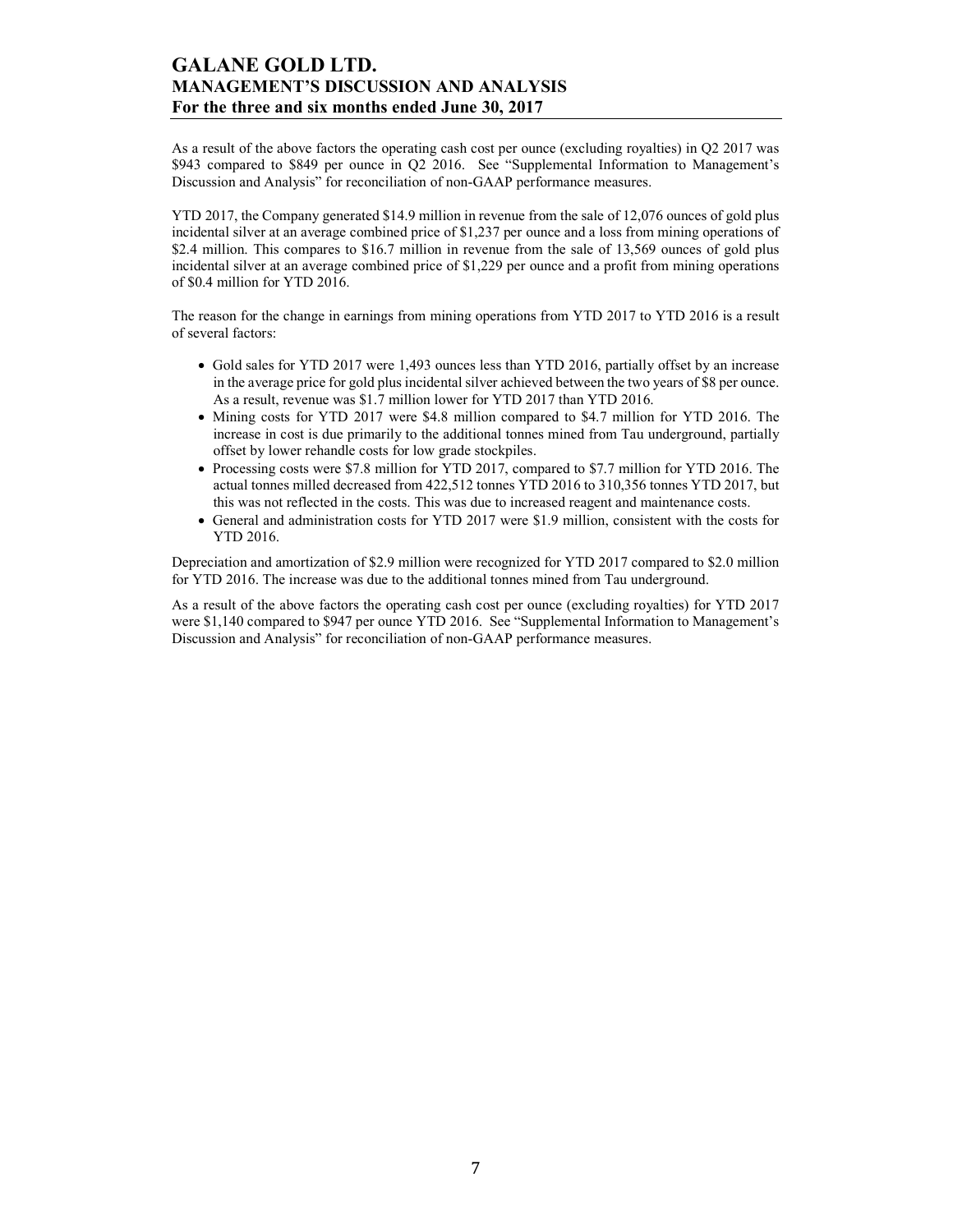## Earnings

The Company's profit/(loss) comprised of:

|                                                         | O <sub>2</sub> 2017 | <b>YTD 2017</b>   | Q2 2016          | <b>YTD 2016</b> |
|---------------------------------------------------------|---------------------|-------------------|------------------|-----------------|
| Profit/(Loss) from mining<br>operations                 | \$<br>85,610        | S.<br>(2,447,673) | \$.<br>1,222,101 | S<br>407,209    |
| <b>Exploration</b> costs                                | (50, 442)           | (85,226)          | (7,990)          | (15,361)        |
| Corporate general and<br>administrative costs excluding |                     |                   |                  |                 |
| share based compensation                                | (399,299)           | (823, 720)        | (408, 508)       | (875, 241)      |
| Share-based compensation                                | (69, 736)           | (131, 948)        | (63, 893)        | (111, 349)      |
| Foreign exchange loss                                   | (53,041)            | (466, 894)        | (2,715)          | (472, 379)      |
| Interest on long term debt                              | (203, 233)          | (462, 747)        | (159,710)        | (223, 174)      |
| Galaxy on-going costs                                   | (312, 186)          | (619, 135)        | (423,769)        | (877, 695)      |
| Other income                                            | 4,068               | 5,545             | 1,827            | 3,362           |
| Other financing costs                                   | (331, 176)          | (560,988)         | (58, 170)        | (115,693)       |
|                                                         | (1,329,435)         | \$<br>(5,592,786) | S<br>99,173      | \$(2,280,321)   |

Galaxy on-going costs for Q2 2017 represent the net cost incurred to idle the plant while progress on the project has been slowed. For Q2 2016 ongoing costs represented the costs incurred to maintain the Galaxy operations in care and maintenance.

Corporate general and administration costs excluding share-based compensation include the following:

|                    | Q2 2017 |         |   | <b>YTD 2017</b> | Q <sub>2</sub> 2016 |         |   | <b>YTD 2016</b> |  |  |
|--------------------|---------|---------|---|-----------------|---------------------|---------|---|-----------------|--|--|
| Professional Fees  | S       | 158,879 | S | 239,572         | -S                  | 261,508 | S | 479,345         |  |  |
| Management fees to |         |         |   |                 |                     |         |   |                 |  |  |
| officers           |         | 121,041 |   | 339,865         |                     | 34,063  |   | 166,365         |  |  |
| Investor relations |         | 4.320   |   | 9,576           |                     | 19,258  |   | 26,971          |  |  |
| Corporate general  |         |         |   |                 |                     |         |   |                 |  |  |
| and administration |         | 115,059 |   | 234,707         |                     | 93,679  |   | 202,560         |  |  |
|                    | S       | 399,299 | S | 823,720         | S                   | 408,508 | S | 875,241         |  |  |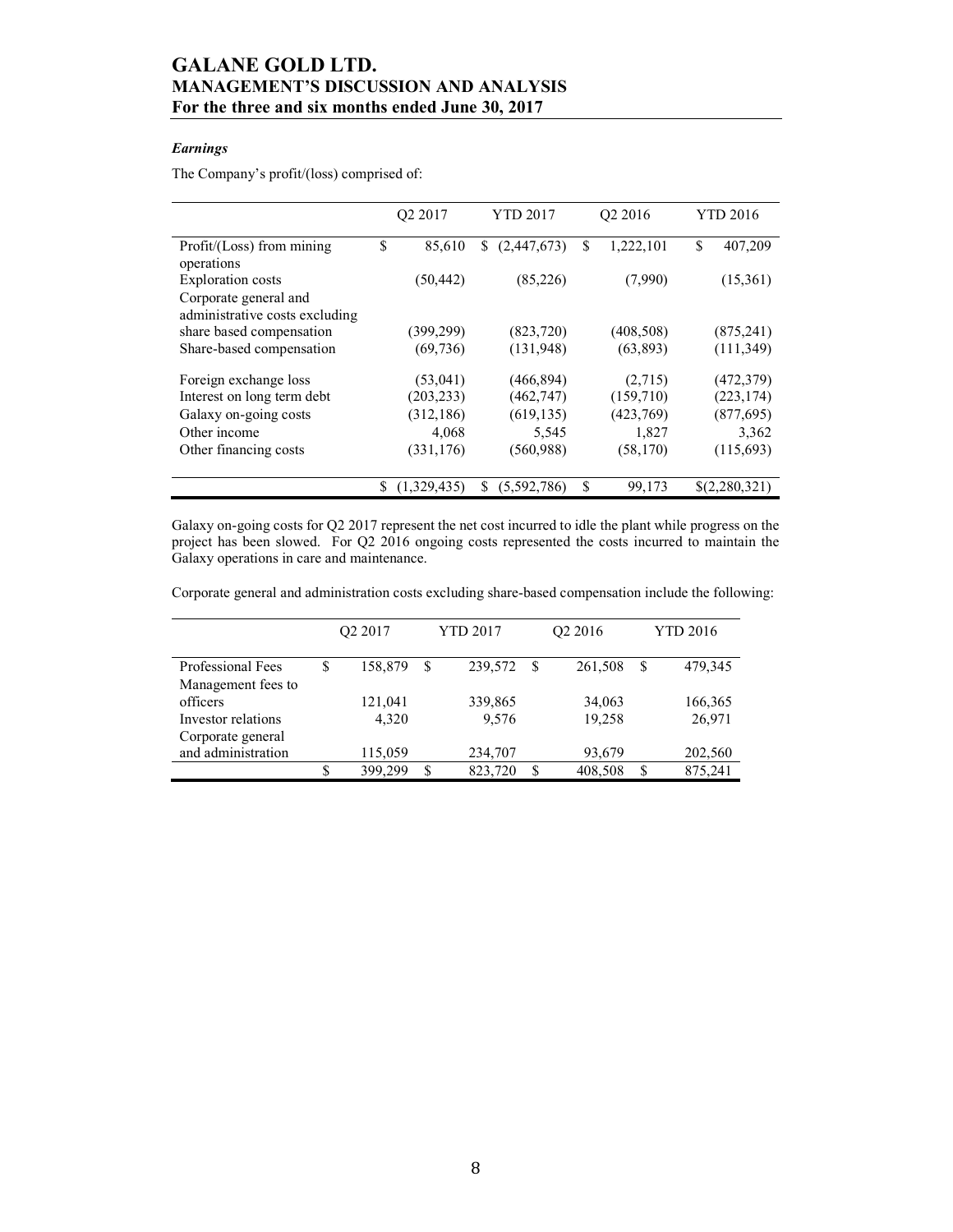### SUMMARY OF FINANCIAL POSITION

#### Selected Consolidated Statement of Financial Position Data:

|                            | June 30,     | March 31,      | December 31. | September 30, |
|----------------------------|--------------|----------------|--------------|---------------|
|                            | 2017         | 2017           | 2016         | 2016          |
|                            | \$           | S              | S            |               |
|                            |              |                |              |               |
| Total current assets       | 7,408,107    | 7,473,036      | 9,119,240    | 11,272,386    |
| Total current liabilities  | 22,294,894   | 20,600,653     | 17,661,577   | 14,835,386    |
| Working capital            | (14,886,787) | (13, 127, 617) | (8,542,337)  | (3,563,000)   |
| Mining assets              | 37,849,520   | 38,830,793     | 39,508,176   | 36,869,795    |
| Non-current liabilities    | 12,373,848   | 13,882,341     | 14,944,366   | 14,340,632    |
| Total shareholders' equity | 10,588,885   | 11,820,835     | 16,021,973   | 18,966,163    |

|                            | June 30,<br>2016 | March 31,<br>2016 | December 31,<br>2015 | September 30,<br>2015 |
|----------------------------|------------------|-------------------|----------------------|-----------------------|
|                            | \$               | S                 | \$                   |                       |
| Total current assets       | 11,763,455       | 10,755,471        | 11,476,338           | 12,595,640            |
| Total current liabilities  | 11,369,119       | 11,560,394        | 14,248,390           | 9,737,844             |
| Working capital            | 394.336          | (804, 923)        | (2,772,052)          | 2,857,796             |
| Mining assets              | 35,540,116       | 36,116,425        | 36,804,499           | 28,224,050            |
| Non-current liabilities    | 15,481,289       | 15,576,737        | 11,965,643           | 7,921,121             |
| Total shareholders' equity | 20,453,163       | 19,734,765        | 22,066,804           | 23,160,725            |

In Q2 2017, working capital deficiency increased by \$1.8 million from Q1 2017. This was mainly due to the following movements in total current liabilities and cash balance:

- The cash balance remained consistent at \$1.2 million.
- An increase in ore stockpiles of \$0.1 million with Tau ore present on the stockpile at June 30, 2017.
- An increase in gold in process inventory of \$0.1 million reflecting the increased feed grade during Q2 2017.
- Stores inventory remained consistent at \$2.4 million.
- Trade payables remained consistent at \$12.1 million.
- An increase of \$1.7 million in current liabilities with \$1.6 million of deferred royalties moving from non-current to current liabilities, a further \$0.4 million of royalties deferred during the quarter, an increase of \$0.3 million for the secured note, and \$0.1 million for the Galaxy shareholder loans, offset by \$0.8 million repaid on the Mupane secured loan facility.

In Q2 2017, non-current liabilities decreased by \$1.5 million from Q1 2017 with a movement of deferred royalties to current liabilities being offset by foreign exchange movements on rehabilitation obligations. Total shareholders' equity in Q2 2017 decreased by \$1.2 million as a result of the net loss for the quarter of \$1.3 million.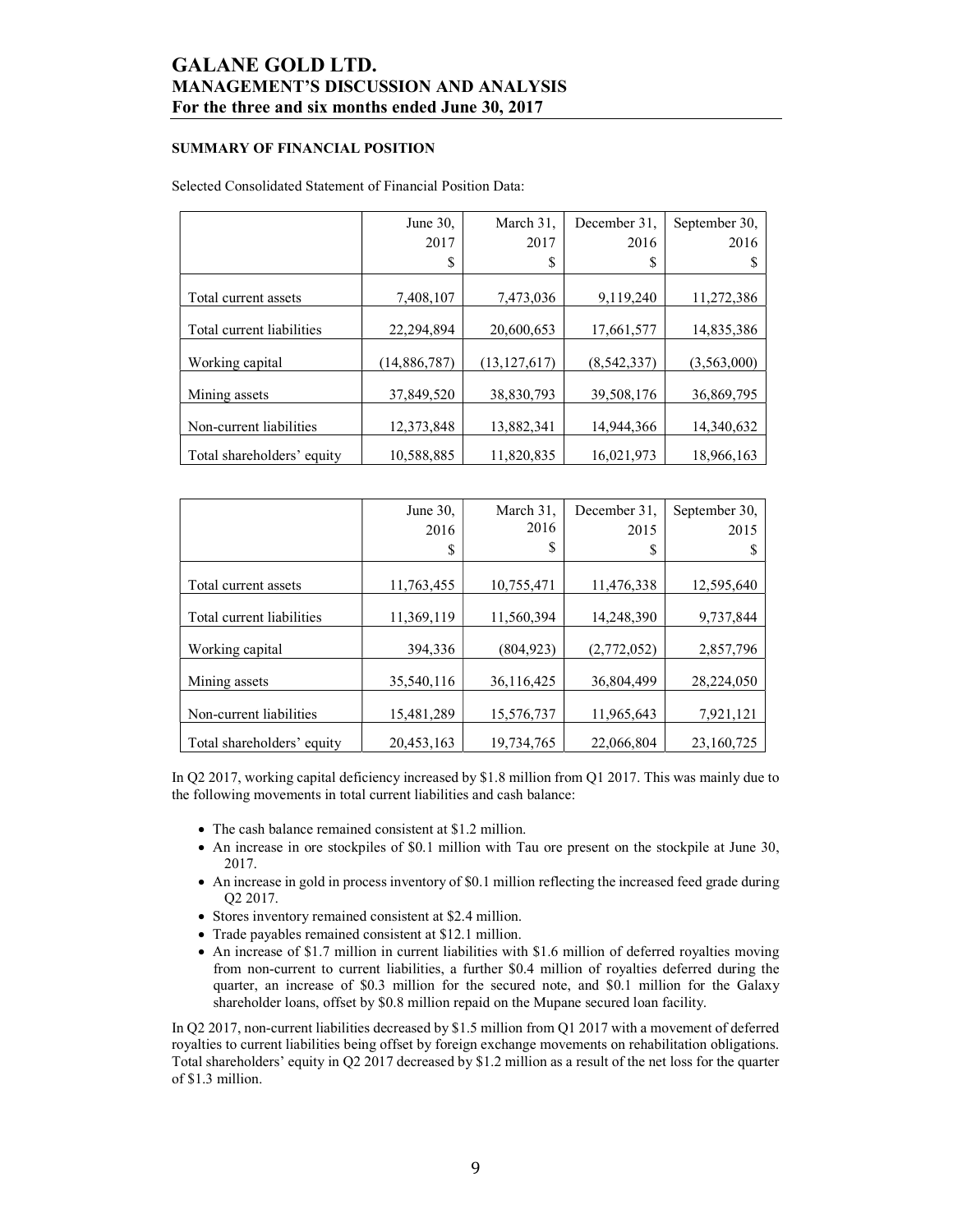## SUMMARY OF QUARTERLY RESULTS

The following table summarizes the Company's selected quarterly information for each of the eight most recently completed quarters:

|                                     |               | Three months ended |               |               |
|-------------------------------------|---------------|--------------------|---------------|---------------|
|                                     | June 30,      | March 31,          | December      | September     |
|                                     | 2017          | 2017               | 31,           | 30,           |
|                                     | S             | \$                 | 2016          | 2016          |
|                                     |               |                    | S             | S             |
| Revenue                             | 8,212,225     | 6,727,699          | 7,576,243     | 8,398,808     |
| Mining costs                        |               |                    |               |               |
| Cash                                | (6,587,970)   | (7,943,469)        | (7,986,516)   | (7,575,603)   |
| Non-cash (depreciation,             |               |                    |               |               |
| amortization and                    |               |                    |               |               |
| <i>impairment</i> )                 | (1, 538, 645) | (1,317,514)        | (1,310,275)   | (814,984)     |
| Total mining costs                  | (8, 126, 615) | (9,260,983)        | (9, 296, 791) | (8,390,587)   |
| Non-Mining Expenses                 | (1,415,045)   | (1,730,067)        | (1,076,594)   | (1, 593, 573) |
| (Loss) earnings                     | (1,329,435)   | (4,263,351)        | (2,797,142)   | (1, 585, 352) |
| (Loss) earnings per share           |               |                    |               |               |
| Basic                               | (0.01)        | (0.03)             | (0.02)        | (0.01)        |
| Diluted                             | (0.01)        | (0.03)             | (0.02)        | (0.01)        |
| Total assets at end of quarter      | 45,257,627    | 46, 303, 829       | 48,627,916    | 48, 142, 181  |
| Total liabilities at end of quarter | 34,668,742    | 34,482,994         | 32,605,943    | 29,176,018    |
| Total equity at end of quarter      | 10,588,885    | 11,820,835         | 16,021,973    | 18,966,163    |

|                                     |             | Three months ended |              |             |
|-------------------------------------|-------------|--------------------|--------------|-------------|
|                                     | June 30,    | March 31,          | December     | September   |
|                                     | 2016        | 2016               | 31,          | 30,         |
|                                     | \$          | S                  | 2015         | 2015        |
|                                     |             |                    | S            | S           |
| Revenue                             | 9,339,617   | 7,349,711          | 6,758,292    | 8,533,141   |
| Mining costs                        |             |                    |              |             |
| Cash                                | (7,079,647) | (7,246,768)        | (6,375,977)  | (8,247,589) |
| Non-cash (depreciation,             |             |                    |              |             |
| amortization and                    |             |                    |              |             |
| impairment)                         | (1,037,869) | (917, 836)         | (4,661,579)  | (317, 779)  |
| Total mining costs                  | (8,117,516) | (8,164,604)        | (11,037,556) | (8,565,368) |
| Non-Mining Expenses                 | (1,122,928) | (1,564,601)        | 1,682,260    | (607,741)   |
| (Loss) earnings                     | 99,173      | (2,379,494)        | (2,597,004)  | (639,968)   |
| (Loss) earnings per share           |             |                    |              |             |
| <b>Basic</b>                        | 0.00        | (0.03)             | (0.05)       | (0.01)      |
| Diluted                             | 0.00        | (0.03)             | (0.05)       | (0.01)      |
| Total assets at end of quarter      | 47,303,571  | 46,871,896         | 48,280,837   | 40,819,690  |
| Total liabilities at end of quarter | 26,850,408  | 27, 137, 131       | 26,214,033   | 17,658,965  |
| Total equity at end of quarter      | 20,453,163  | 19,734,765         | 22,066,804   | 23,160,725  |

Note:

 (1) Information for all periods is derived from the Company's annual and interim financial statements, which are prepared in accordance with IFRS and IFRS applicable to interim financial reporting, as applicable, and in U.S. dollars.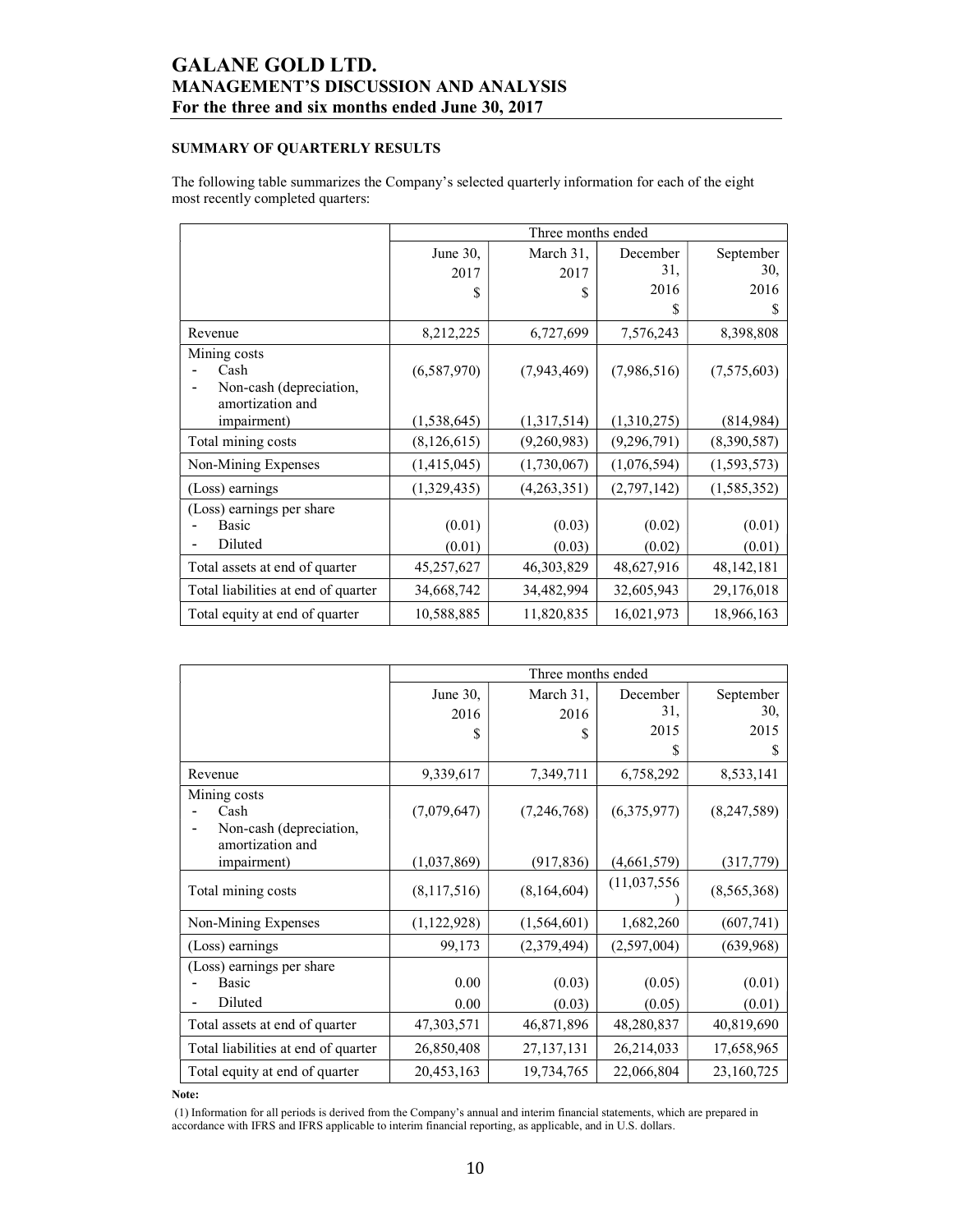### LIQUIDITY AND CAPITAL RESOURCES

The Company defines capital as consisting of shareholders' equity, being comprised of issued capital stock, contributed surplus and deficit and long term debt. The Company's objectives when managing capital are primarily to support the creation of shareholder value, but also to ensure that the Company is able to meet its financial obligations as they become due. The Company has not declared or paid any dividends on its Common Shares.

In order to fund the business activities intended in its current business plan, management expects that the Company's mining operations will continue to provide positive cash flow from its operations that is more than sufficient to support its corporate expenses, capital expenditure requirements and exploration activities. As described above under "Summary of Financial Position", at June 30, 2017, the Company had a working capital deficiency of \$14.9 million and generated \$2.1 million in cash flow from operations for the year to date ended June 30, 2017.

The revenue of the Company is dependent upon the price of gold. At the current level of operating costs, the Company will continue to generate positive cash flow on an annual basis from operations even if there was a 10% reduction in the price of gold as at the date of this MD&A.

The Company's officers and senior management take full responsibility for managing the Company's capital and do so through monthly meetings and regular review of financial information. The Company's Board of Directors is responsible for overseeing this process.

#### Going Concern

This interim financial report was prepared on a going concern basis, which assumes that the Company will be able to realize its assets and discharge its liabilities in the normal course of business as they come due into the foreseeable future.

For the six months ended June 30, 2017, the Company incurred a net loss of \$5.6 million, with operating activities generating a \$2.1 million cash inflow. However, as at June 30, 2017, the Company had a working capital deficiency of \$14.9 million (December 31, 2016 - \$8.5 million). At June 30, 2017, the Company had unrestricted cash of \$1.2 million and current assets of \$7.4 million.

The Company's liquidity position was adversely impacted by the decline in gold price in late 2016, in conjunction with free cash flow being diverted to capital projects, primarily the restart of its mining properties indirectly held through the Company's wholly-owned subsidiary Galaxy Gold Mining Limited ('Galaxy'), acquired in 2015, which given the current cash constraints has been placed into idle mode. The Company is due to repay the remaining balance of the Samsung financing facility of \$1.2 million, and to commence the repayment of deferred royalties of \$3.4 million and of a short term note of \$1.0 million during the year ended December 31, 2017.

The Company`s ability to continue as a going concern is dependent upon its ability to generate cash flow from operations, renegotiate existing payment terms and, to the extent that this is not sufficient, to obtain additional funding from loans, equity financings or through other arrangements. While the Company has been successful in arranging financing in the past, the success of such initiatives cannot be assured. These conditions may cast significant doubt on the validity of the going concern assumption.

The interim financial report does not reflect the adjustments to the carrying values of assets and liabilities and the reported expenses and statement of financial position classifications that would be necessary were the going concern assumption deemed to be inappropriate. These adjustments could be material.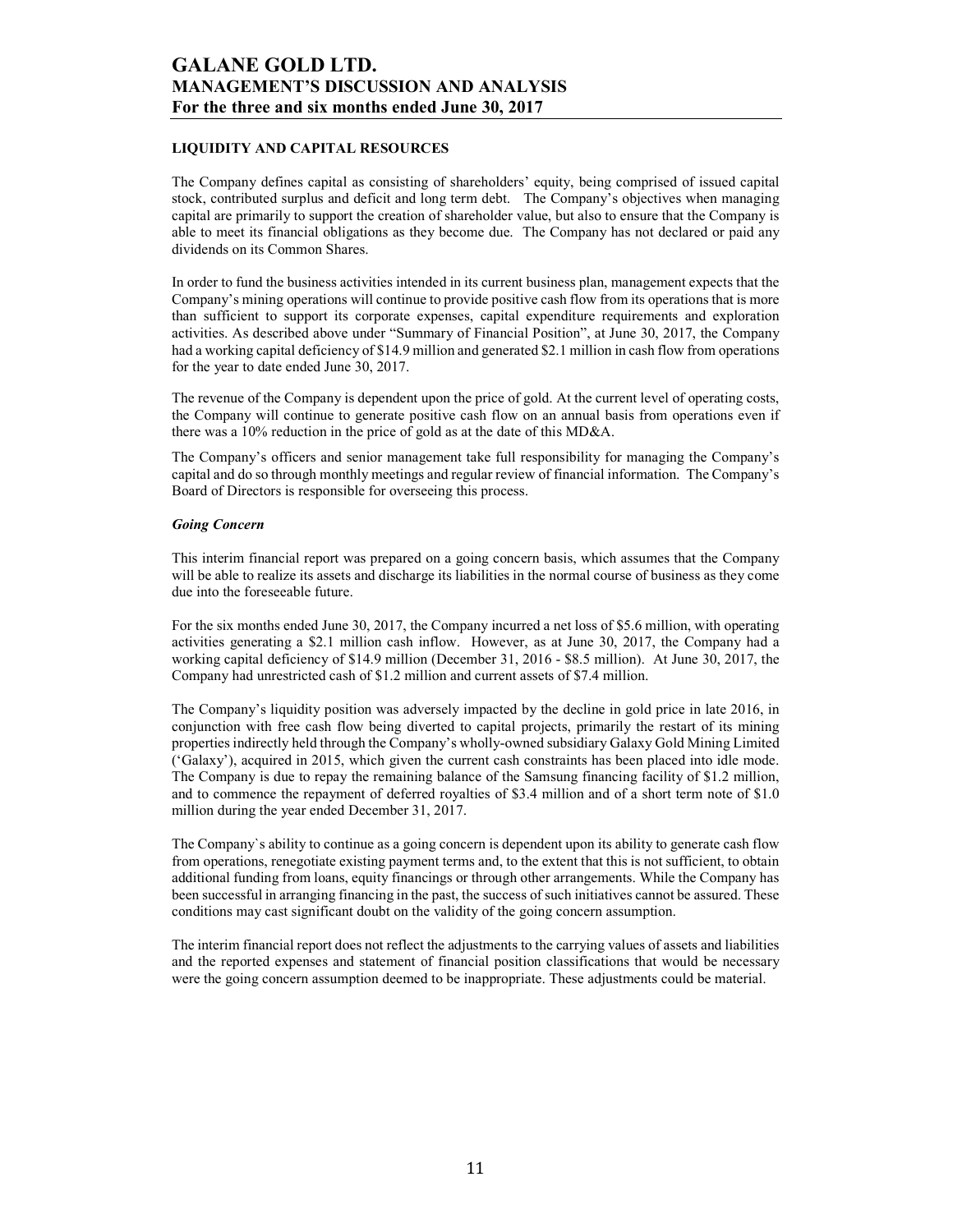### ENVIRONMENTAL DISCUSSION

The mining activities of the Company can give rise to obligations for site restoration and rehabilitation. Restoration and rehabilitation work can include land rehabilitation and site restoration. The extent of work required and the associated costs are dependent on the requirements in the local jurisdiction and the interpretations of the requirements by relevant authorities.

Provision for the cost of the Company's restoration and rehabilitation program is recognized at the time that environmental disturbance occurs. When the extent of disturbance increases over the life of an operation, the provision is increased accordingly. Costs included in the provision encompass obligated and reasonably estimable restoration and rehabilitation activity expected to occur progressively over the life of the operation and at the time of closure in connection with disturbances at the reporting date. Routine operating costs that may impact the ultimate restoration and rehabilitation activities such as waste material handling conducted as an integral part of a mining or production process are not included in the provision. Costs arising from unforeseen circumstances, such as the contamination caused by unplanned discharges, are recognized as an expense and liability when the event gives rise to an obligation that is probable and capable of reliable estimation.

Restoration and rehabilitation provisions are measured at the expected value of future cash flows, discounted to their present value and determined according to the probability of alternative estimates of cash flows occurring for each operation. Discount rates used are the ones most appropriate for the location of the mine. Significant judgments and estimates are involved in forming expectations of future activities and the amount and timing of the associated cash flows. Those expectations are formed based on existing environmental and regulatory requirements. As at June 30, 2017, the amount reflected in the Company's restoration and rehabilitation provision is \$6.0 million (on an undiscounted basis, the total payments are estimated at \$8.2 million) which was calculated by an independent contractor.

The value of the provision is progressively increased over time as the effect of discounting unwinds, creating an expense recognized as part of finance costs. Potential changes in the laws and regulations could have an adverse risk on the actual restoration costs that the Company could incur in the future.

### FINANCIAL INSTRUMENTS

The Company's financial instruments consist of cash, trade and other receivables, accounts payable and accrued liabilities, interest bearing loans and borrowing, and warrants denominated in foreign currencies. The fair value of the Company's trade and other receivables, and accounts payable and accrued liabilities approximate their carrying value. The Company's other financial instruments, specifically interest bearing loans and borrowings are recorded at amortized cost using the effective interest rate method.

Credit risk is the risk that one party to a financial instrument will cause a loss for the other party by failing to discharge an obligation. The Company is subject to normal industry credit risks. The Company currently has no trade receivables for the purchase of the gold it produces, and other receivable balance consists of amounts outstanding on tax credits from governmental authorities, each of which are expected to be paid in the near term at face value. The Company's exposure to credit risk is minimal.

Liquidity risk is the risk that an entity will encounter difficulty in meeting obligations associated with financial liabilities. The Company's approach to managing liquidity risk is to ensure that it will have sufficient liquidity to meet liabilities when due. As at June 30, 2017, the Company had a cash, gold inventory and receivables balance of \$7,408,107 (December 31, 2016 - \$9,119,240) to settle current liabilities of \$22,294,894 (December 31, 2016 - \$17,661,577). All of the Company's financial liabilities have contractual maturities of less than 60 days and are subject to normal trade terms. See "Liquidity and Capital Resources" section for further commentary on the Company's liquidity risks.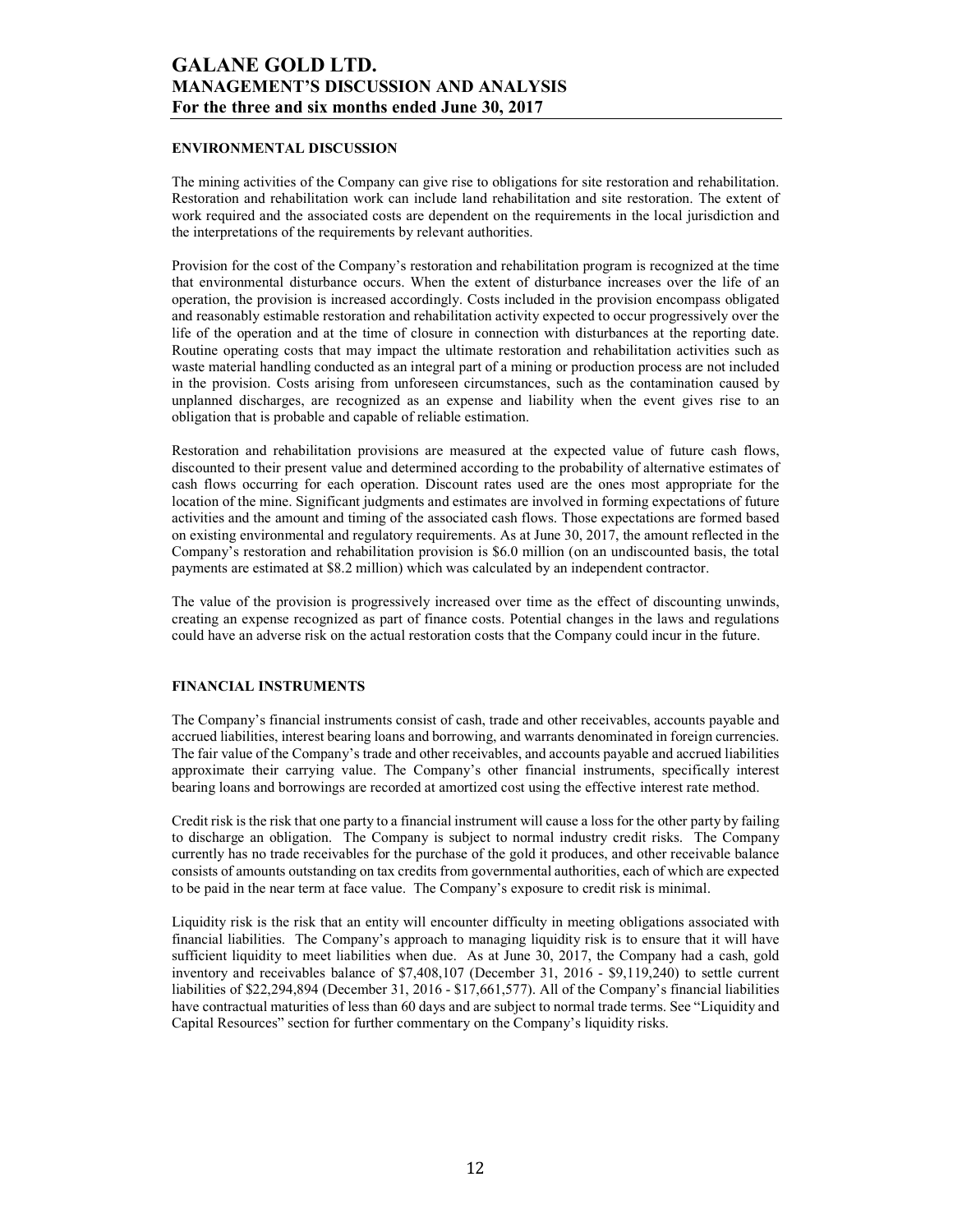Interest risk is the risk that the fair value of future cash flows will fluctuate as a result of changes in market risk.

Currency risk is the risk that the fair value or future cash flows of a financial instrument will fluctuate because of changes in foreign exchange rates. The Company's operations are in Botswana, South Africa and Canada and its functional currency is U.S. dollars. The international nature of the Company's operations results in foreign exchange risk as transactions are denominated in foreign currencies, including the Botswana Pula, the South African Rand and Canadian Dollars. The operating results and the financial position of the Company are reported in U.S. dollars. The fluctuations of the operating currencies in relation to the U.S. dollar will, consequently, have an impact upon the reported results of the Company and may also affect the value of the Company's assets and liabilities. The Company monitors the volatility of foreign exchange rates and will hedge its currency risk if it determines that the need arises.

Market risk is the risk that the fair values of financial instruments or that the Company's future cash flows will fluctuate because of changes in market commodity rates. The Company's efforts are currently focused on the production of gold. As such, the Company's future cash flows and valuation of its future mineral assets will be exposed to market risk on the price fluctuations of gold as a commodity.

#### ISSUED AND OUTSTANDING SHARE CAPITAL

The Company's authorized capital consists of an unlimited number of Common Shares, of which 146,804,760 Common Shares are issued and outstanding as of the date of this MD&A.

The Company adopted a stock option plan (the "Option Plan"). Under the terms of the Option Plan, officers, directors, employees and consultants are eligible to receive grants of stock options to purchase Common Shares for a period of up to ten years from the date of grant, provided that the number of Common Shares reserved for issuance may not exceed 10% of the total issued and outstanding Common Shares at the date of the grant. As of the date of this MD&A, subject to the terms of the Option Plan, options to purchase 10,790,000 Common Shares are outstanding and options to purchase 3,890,476 Common Shares are available for grant.

The Company adopted a share purchase plan ("SPP") on June 12, 2012. Under the terms of the SPP, each participating officer, director, or employee that has been employed with the Company or its subsidiaries for at least six months is entitled to receive the matching number of Common Shares acquired pursuant to the SPP at no cost to such officer, director or employee. Subject to certain conditions, such deferred matching shares will be issued to the participating officers, directors or employees over a three-year period following the date of the purchase of the qualifying shares. As of the date of this MD&A, the participating officers, directors and employees of the Company are entitled to be issued, subject to the terms of the SPP, no additional deferred matching shares.

The Company adopted a deferred share unit plan (the "DSU Plan") on June 3, 2014. Subject to adjustment in certain circumstances, the maximum aggregate number of Common Shares that may be reserved for issuance pursuant to the DSU Plan is 13,262,888 Common Shares. As of the date of this MD&A, subject to the terms of the DSU Plan, participating officers, directors, employees and consultants of the Company may be issued an aggregate of up to 4,970,046 Common Shares pursuant to outstanding deferred share units awarded under the DSU Plan and 965,782 Common Shares have been issued under the DSU Plan.

The Company is obligated to issue up to 7,375,000 additional Common Shares to the shareholders of Northern Lights Exploration Pty. ("NLE"), on a pro rata basis, if by July 27, 2018 certain exploration milestones are met within the NLE properties in the Tati Greenstone Belt in Botswana (the "NLE Properties").

In connection with the Galaxy Acquisition, the Company issued warrants exercisable to acquire up to 4,596,614 Common Shares.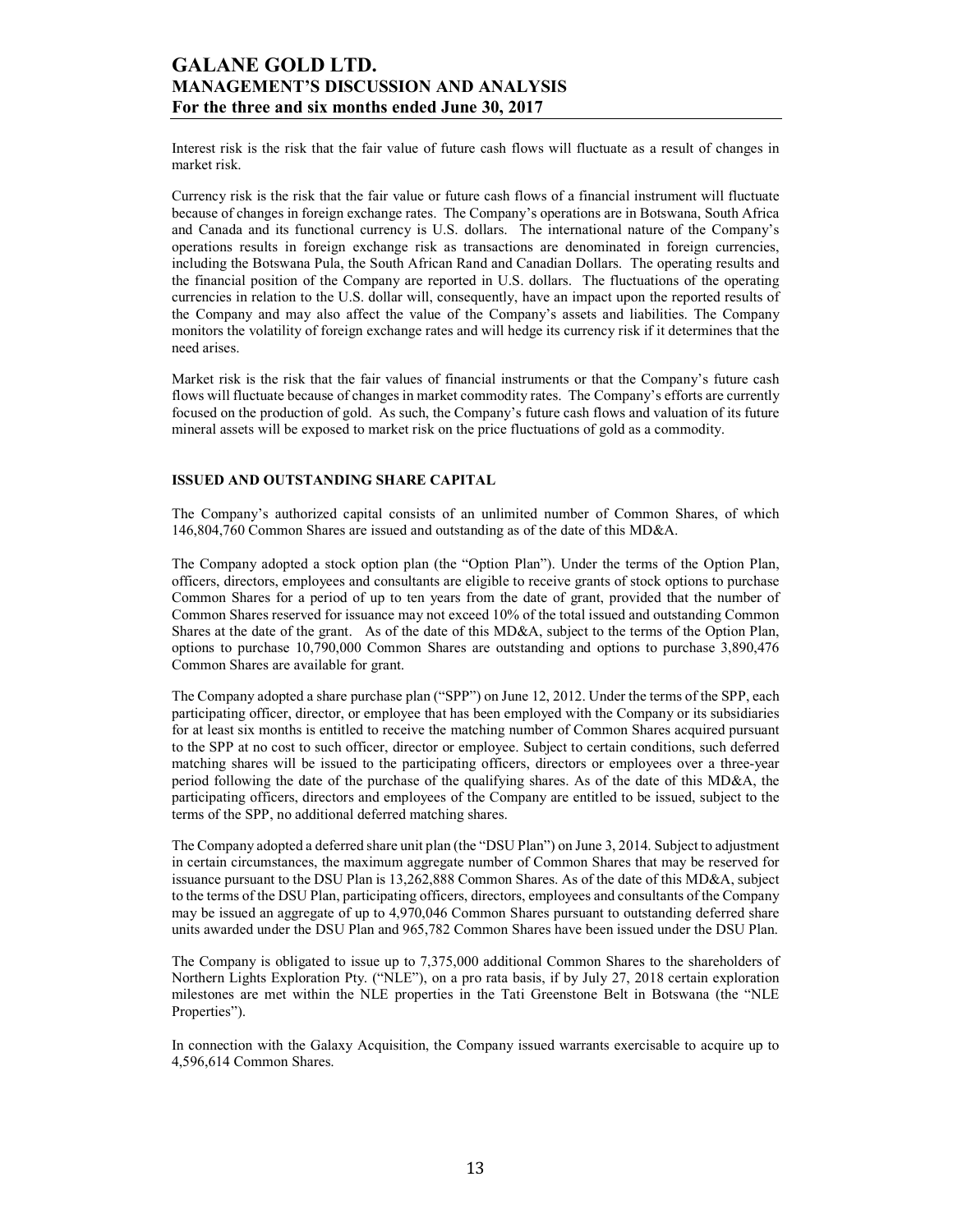On May 9, 2016, the Company closed a rights offering (the "Rights Offering") with eligible shareholders of Common Shares of record at close of business on April 8, 2016. A total of 71,314,442 Common Shares were issued pursuant to the Rights Offering at an issuance price of Cdn.\$0.01 per share for aggregate gross proceeds of approximately Cdn.\$713,000.

#### DEBENTURES

The Company issued approximately \$2.4 million aggregate principal amount of unsecured convertible debentures (the "Galaxy Debentures") to settle outstanding debt or contractual obligations owed by Galaxy and its subsidiary Galaxy Gold Reefs (Pty) Ltd. The Galaxy Debentures mature on November 20, 2019 and bear 4% interest per annum, accrued and paid at maturity. The principal is convertible at the option of the holder into Common Shares at a price of  $Cdn.S0.S8<sup>(1)</sup>$  per share, based on a predetermined exchange rate of \$1.00: Cdn.\$1.30. The interest is convertible into Common Shares, based on a pre-determined exchange rate of \$1.00: Cdn.\$1.30, at a price per share equivalent to the greater of Cdn.\$1.00 and the Discounted Market Price (as defined by the TSX Venture Exchange) at the time of conversion, subject to acceptance of the TSX Venture Exchange.

In addition, on March 29, 2016, the Company announced that it and its subsidiary, Galaxy, entered into a full and final settlement agreement with Traxys Europe SA, Mine2Market S. à r.l. and certain others (collectively the "Traxys parties") with respect to various outstanding claims arising from the time period when the Traxys parties operated Galaxy's mining operations. In connection with the settlement, the Traxys parties settled their claim for \$4.3 million of indebtedness in exchange for the issuance by the Company of approximately \$3.2 million aggregate principal amount of unsecured convertible debentures (the "Traxys Debentures"). The Traxys Debentures mature on November 20, 2019 and bear interest at 4% per annum, accrued and paid at maturity. The principal is convertible at the option of the holder into Common Shares at a price of Cdn.\$0.58<sup>(2)</sup> per share, based on a pre-determined exchange rate of \$1.00:Cdn.\$1.35. The interest is convertible into Common Shares, based on a pre-determined exchange rate of \$1.00:Cdn.\$1.35, at a price equivalent to the greater of Cdn.\$0.58<sup>(2)</sup> and the Discounted Market Price (as defined by the TSX Venture Exchange) at the time of conversion, subject to acceptance of the TSX Venture Exchange.

 $<sup>(1)</sup>$  The initial conversion price of the Galaxy Debentures was Cdn.\$1.00 per share. As a result of the completion of</sup> the Rights Offering, the conversion price was adjusted downward to Cdn.\$0.58 per share. (2) The initial conversion price of both the Traxys Debentures was Cdn.\$1.00 per share. As a result of the completion of the Rights Offering, the conversion price in each case was adjusted downward to Cdn.\$0.58 per share.

### TRANSACTIONS WITH RELATED PARTIES

During the three and six months ended June 30, 2017, no related party transactions occurred.

#### CHANGES IN ACCOUNTING STANDARDS

The following accounting standards are to be adopted in the future:

#### (a) IFRS 9 – Financial instruments

The IASB has issued IFRS 9, Financial Instruments, which is a four-part project proposing to replace IAS 39, Financial Instruments: Recognition and Measurement. IFRS 9 is effective for annual periods beginning or after January 1, 2018. The Company will evaluate the impact of the change to its financial statements based on the characteristics on its financial instruments at the time of adoption.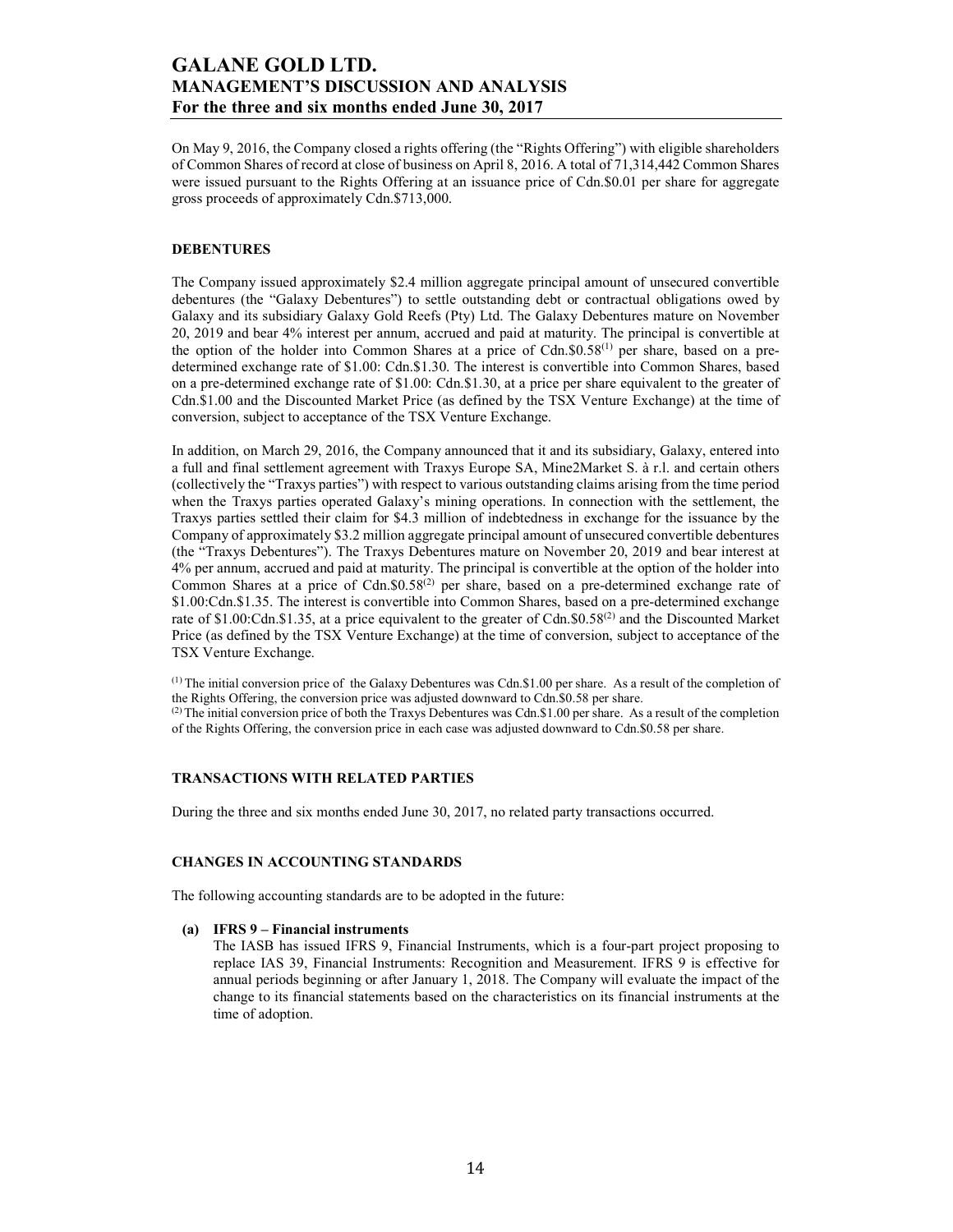#### (b) IFRS 15 – Revenue from Contracts with Customers

In May 2015, the IASB issued IFRS 15, Revenue from Contracts with Customers (IFRS 15). The standard replaces IAS 11 "Construction Contracts", IAS 18 "Revenue", IFRIC 13 "Customer Loyalty Programmes", IFRIC 15 "Agreements for the Construction of Real Estate", IFRIC 18 "Transfer of Assets From Customers" and SIC 31 "Revenue – Barter Transactions Involving Advertising Services". IFRS 15 is effective for periods beginning on or after January 1, 2018, and is to be applied retrospectively. IFRS 15 clarifies the principles for recognizing revenue from contracts with customers. The Company is in the process of evaluating the requirements of the new standard.

#### (c) IFRS 16 – Leases

In January 2016, the IASB issued IFRS 16 "Leases" ("IFRS 16"). This standard is effective for annual periods beginning on or after January 1, 2019, and permits early adoption, provided IFRS 15, has been applied, or is applied at the same date as IFRS 16. IFRS 16 requires lessees to recognize assets and liabilities for most leases. The Company is in the process of determining the impact of IFRS 16 on its consolidated financial statements.

#### (d) Amendment to IFRS 2 – Classification and measurement of share based payment transactions

On June 20, 2016, the IASB issued amendments to IFRS 2 Share-based Payment, clarifying how to account for certain types of share-based payment transactions. The amendments apply for annual periods beginning on or after January 1, 2018.

The Company intends to adopt the amendments to IFRS 2 in its financial statements for the annual period beginning on January 1, 2018. The extent of the impact of adoption of the standard has not yet been determined.

### COMMITMENTS

As at the date of this MD&A, the Company had the following commitments:

### (a) Royalty expenses

Production from the Mupane operation is subject to Government royalties (included in mining costs) of 5% of revenues based on market prices at the date of shipment. For the six month period ended June 30, 2017, the Company expensed \$754,163 in royalties (Q2 2016 - \$854,857).

### (b) Operating contractual obligations

The Company has operating lease obligations which relate to obligations for land operating lease agreements as follows:

| To be incurred in the remainder of 2017 | \$173,655   |
|-----------------------------------------|-------------|
| To be incurred $2018-2021$              | \$1,317,448 |

### (c) Claims

The Company is also subject to the possibility of revised tax assessments for some years. The Company does not believe that, should unfavourable decisions arise from any review of its tax filings, that any amount it might be required to pay will be material. No such amounts have been provided for in the interim financial report.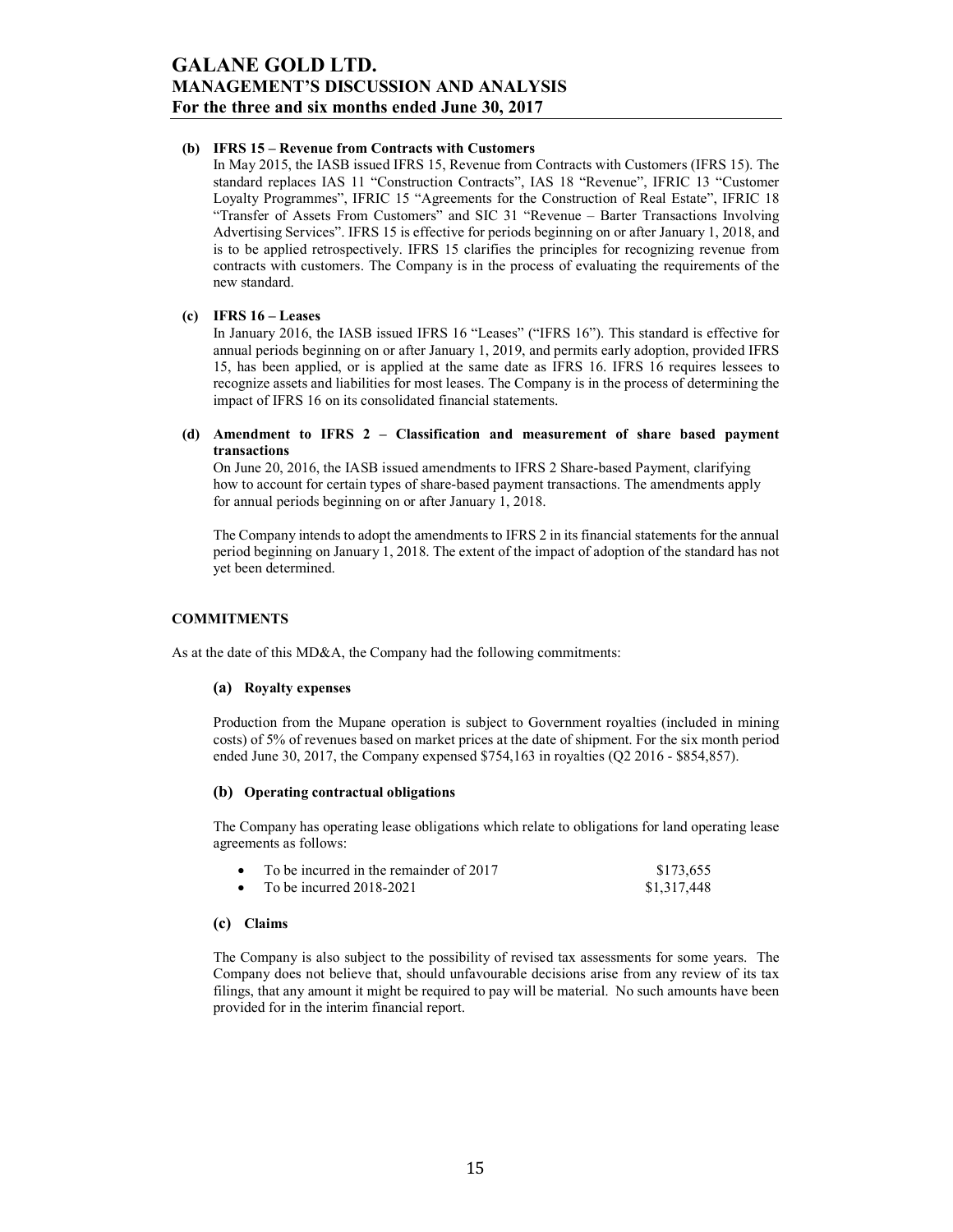### OFF-BALANCE SHEET ARRANGEMENTS

The Company currently has no off-balance sheet arrangements.

### SUBSEQUENT EVENT

The Company previously announced on May 23, 2017 that it had entered into a letter of intent (the "LOI") for the acquisition of all of the outstanding shares of Vantage Goldfields Limited ("Vantage"), a gold mining company with operations in the Mpumalanga Province of South Africa (the "Acquisition"). Galane and Vantage have been unable to conclude on the execution of a binding acquisition agreement (the "Acquisition Agreement") and therefore the LOI has been terminated. Vantage was unable to meet the conditions set out in the LOI, and therefore was not in a position to sign the Acquisition Agreement. Galane provided five extensions to the original LOI and decided not to extend further.

#### SUPPLEMENTAL INFORMATION TO MANAGEMENT'S DISCUSSION AND ANALYSIS

#### CASH COSTS

The Company's MD&A refers to operating cash cost per ounce, and operating cash cost excluding royalties per ounce, all non-GAAP performance measures, in order to provide investors with information about measures used by management to monitor performance. Management of the Company uses this information to assess how well the producing gold mines are performing compared to plan and prior periods, and also to assess the overall effectiveness and efficiency of gold mining operations. Cash cost figures are calculated in accordance with a standard developed by the Gold Institute, which was a worldwide association of suppliers of gold and gold products and included leading North American gold producers. The Gold Institute ceased operations in 2002, but the standard is still an accepted standard of reporting cash costs of gold production in North America. Adoption of the standard is voluntary, and the cost measures presented herein may not be comparable to other similarly titled measures of other companies. Cash cost includes mine site operating costs such as mining, processing, administration, but are exclusive of impairment, amortization, reclamation, and exploration and development costs. Operating cash cost is the total cash cost less those costs capitalized as attributable to the removal of excess waste in developing new resources. These costs are then divided by the Company's ounces of gold produced to arrive at the cash cost measures on a per ounce basis. These measures, along with sales, are considered to be key indicators of a company's ability to generate operating earnings and cash flow from its mining operations. These measures of cash costs do not have any standardized meaning prescribed by IFRS and differ from measures determined in accordance with IFRS. They are intended to provide additional information and should not be considered in isolation or as a substitute for measures of performance prepared in accordance with IFRS. These measures are not necessarily indicative of net earnings or cash flow from operations as determined under IFRS.